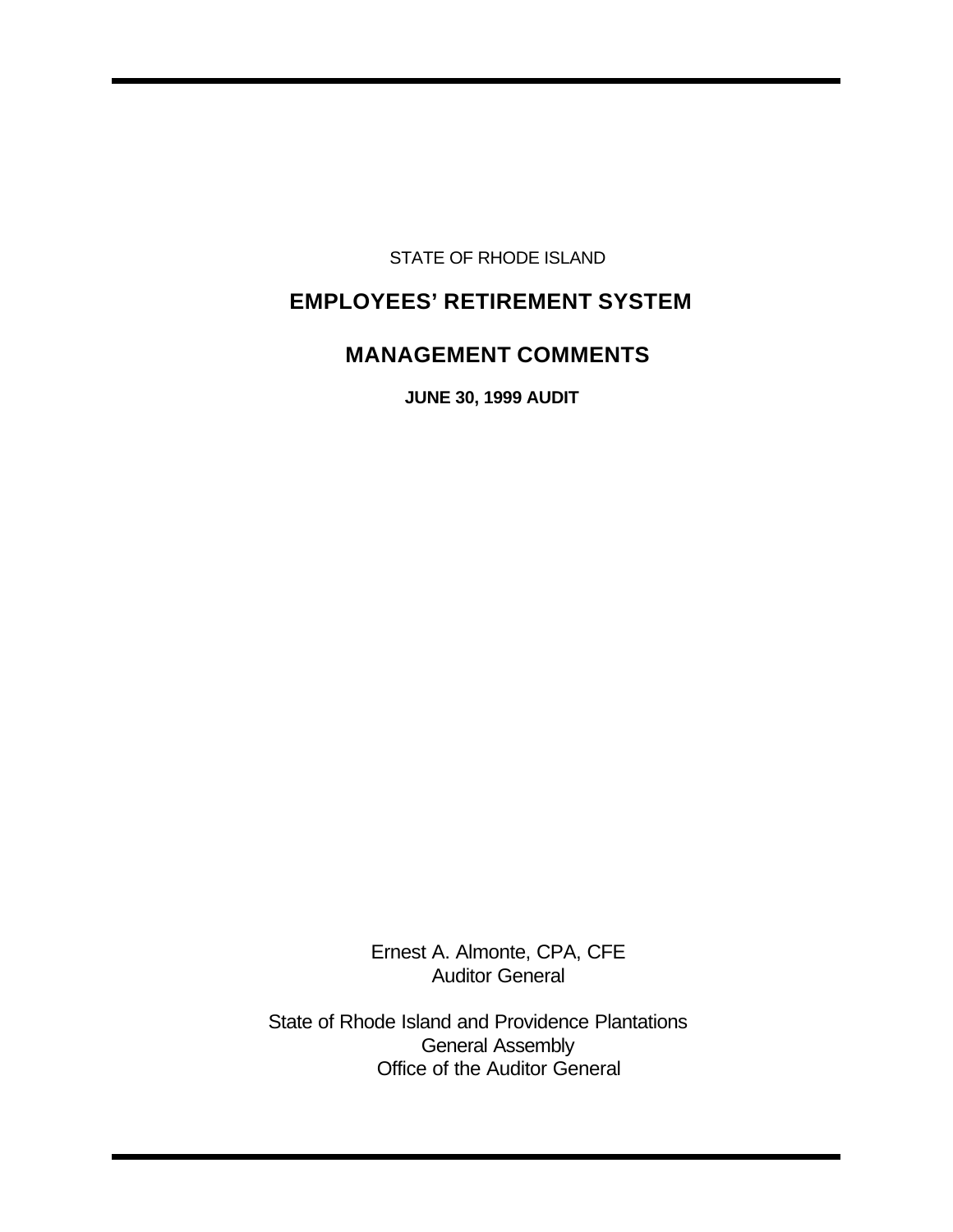ERNEST A. ALMONTE, CPA, CFE **Auditor General** 

State of Rhode Island and Probidence Plantations

**GENERAL ASSEMBLY** Office of the Auditor General 1145 Main Street

OFFICE  $(401)$  222-2435 FAX<br>(401) 222-2111

Pawtucket, Rhode Island 02860-4807

June 27, 2000

#### JOINT COMMITTEE ON LEGISLATIVE SERVICES:

SPEAKER John B. Harwood, Chairman

Senator Paul S. Kelly Senator Dennis L. Algiere Representative Gerard M. Martineau Representative Robert A. Watson

We audited the financial statements of the Employees' Retirement System of the State of Rhode Island (the System) for the year ended June 30, 1999 and have issued our report thereon dated February 1, 2000. In accordance with *Government Auditing Standards*, we have also issued a report dated February 1, 2000 on our consideration of the System's internal control over financial reporting and our tests of its compliance with certain provisions of laws, regulations, and contracts.

Our report on the System's compliance and internal control over financial reporting indicated no matters that we considered to be reportable conditions or material instances of noncompliance. However, during our audit, we noted certain matters involving compliance, internal controls, and other operational matters that are presented herein. These comments and recommendations are intended to enhance compliance with laws, regulations and contracts, improve internal control, or result in other operational efficiencies.

Sincerely,

Cent A. Almate

Ernest A. Almonte, CPA, CFE Auditor General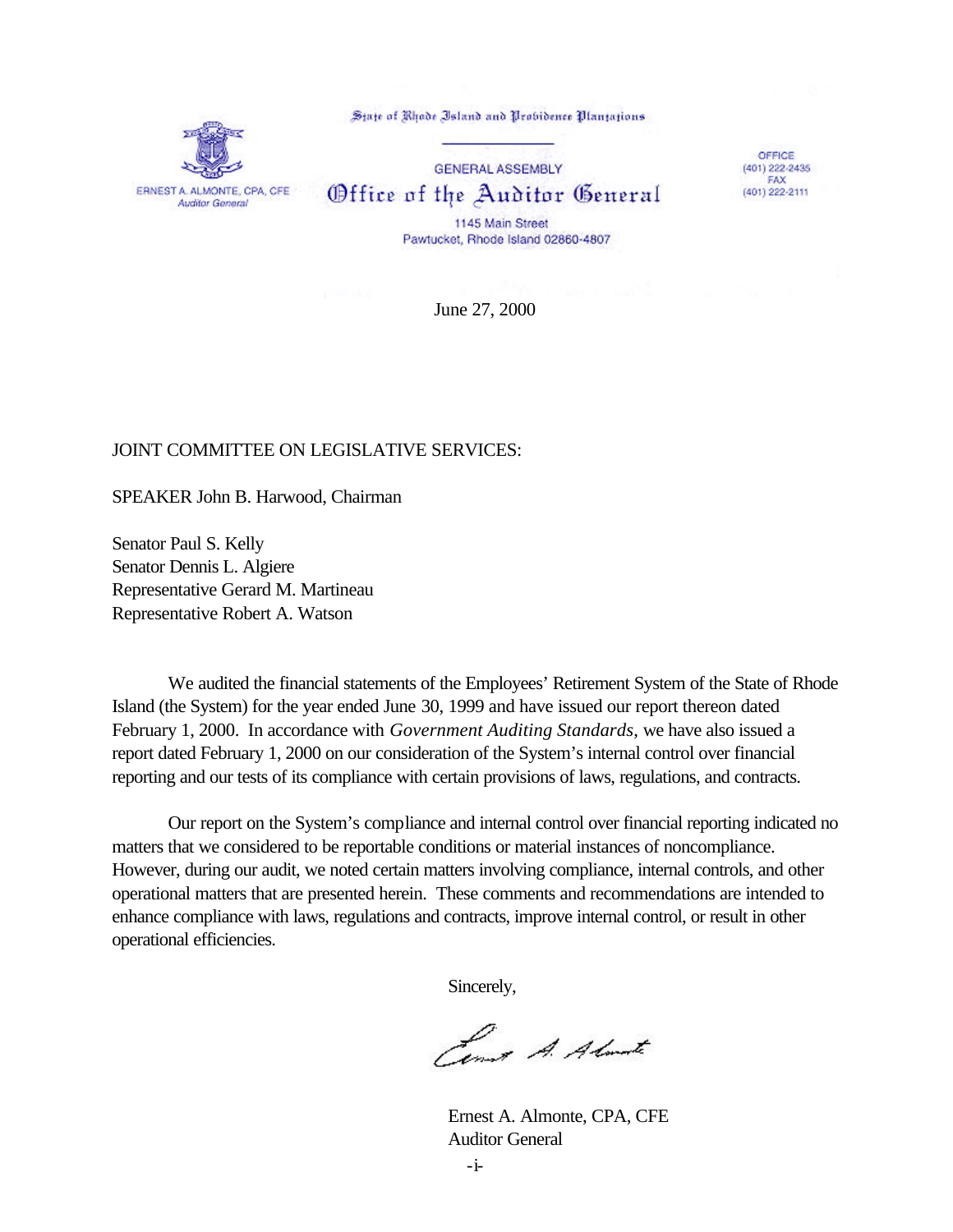## **STATE OF RHODE ISLAND**

## **EMPLOYEES' RETIREMENT SYSTEM**

# **MANAGEMENT COMMENTS**

# **JUNE 30, 1999 AUDIT**

## **TABLE OF CONTENTS**

#### **PAGE**

#### **EMPLOYEES' RETIREMENT SYSTEM INVESTMENTS**

| RECONCILIATION OF TRANSFERS TO/FROM INVESTMENT |
|------------------------------------------------|
|                                                |

# **EMPLOYEES' RETIREMENT SYSTEM ADMINISTRATION**

| DISTRESSED COMMUNITIES - INTEREST ON DEFERRED |  |
|-----------------------------------------------|--|
|                                               |  |
|                                               |  |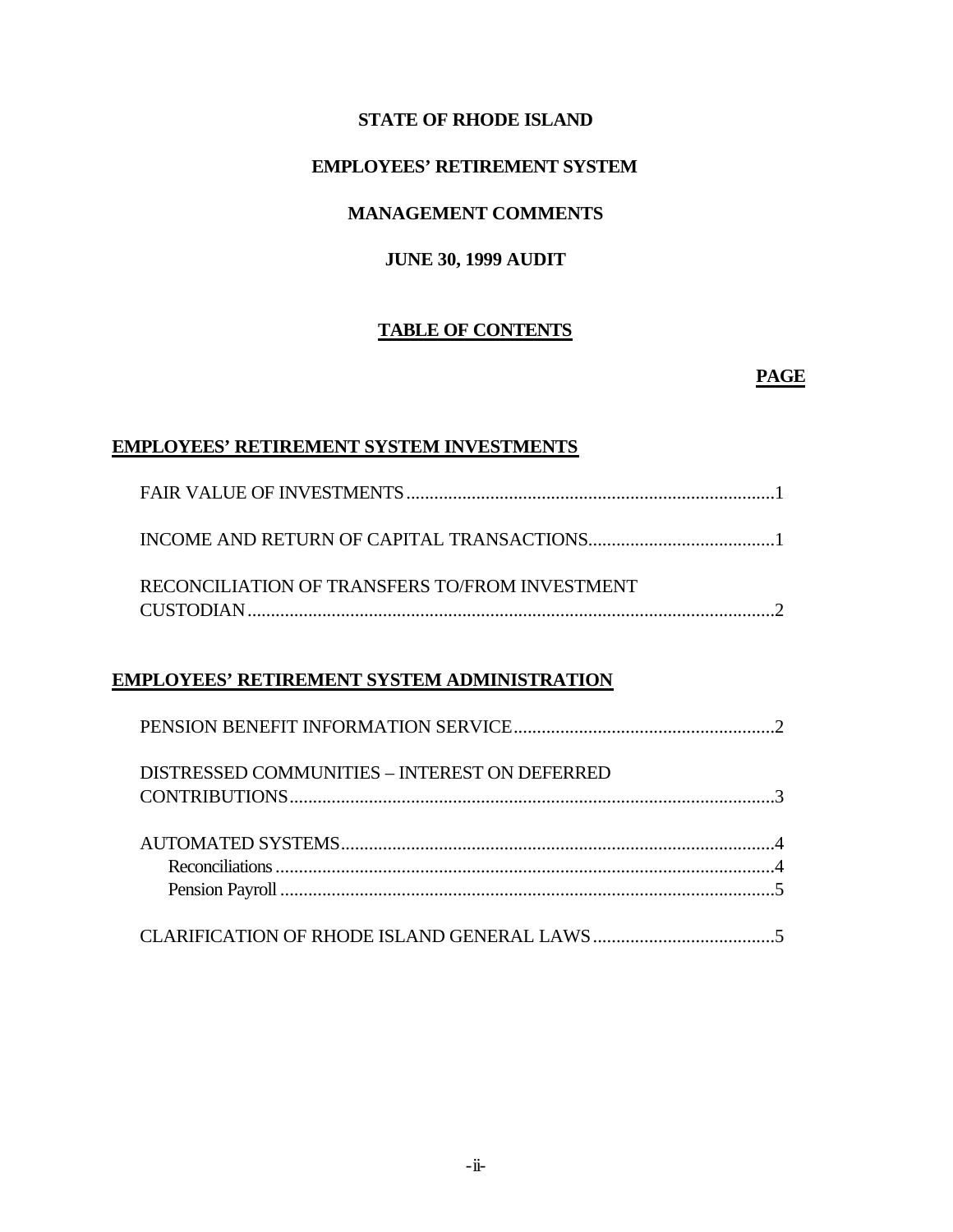#### **EMPLOYEES' RETIREMENT SYSTEM INVESTMENTS**

## FAIR VALUE OF INVESTMENTS

Investment balances reported on the Employees' Retirement System (System) financial statements are derived from the custodian's records. Audit adjustments of \$14.9 million were required at June 30, 1999 to reflect certain of the System's investments (principally real estate and alternative investments) at fair value. These audit adjustments are required because the custodian does not receive the fourth quarter financial statements from the managers until after the fiscal year closes. The manager's financial statements include information which affects the fair value of these investments. Because of these timing differences, the investment balances, as reported by the custodian at June 30, will always require adjustment. The Treasurer's Office should calculate this net appreciation/depreciation in fair value of investments from the managers' quarterly financial statements so that the investment balances are reflected at fair value in the System's financial statements at June 30.

Similarly, the System's investment custodian recorded adjustments to cash, investments, and income after June 30, 1999 that related to June 30 and prior activity. As a result, audit adjustments of \$3.1 million were made to adjust the balances reported for investments and net appreciation in net assets in the financial statements. The Treasurer's Office should review the custodian's Cash Transaction Statement Reports and Base Equivalent Cash Statements of all managers for prior period adjustments that are made in the succeeding fiscal year so that the adjusted amounts, if material, will be reflected in the System's financial statements.

## RECOMMENDATIONS

- 1. Calculate the net appreciation/depreciation in fair value of investments from quarterly manager's reports not booked by the custodian as of the fiscal year end.
- 2. Review the custodian's Cash Transaction Statement Reports and/or Base Equivalent Cash Statements for the first two months of the succeeding fiscal year to identify any material prior period adjustments that should be made to the financial statements.

## *Auditee Views*

*Treasury concurs with these recommendations.*

#### INCOME AND RETURN OF CAPITAL TRANSACTIONS

As we reported in prior years, the State's investment custodian did not properly classify certain cash distributions from the real estate and alternative investment managers. Both the Treasurer's Office and the custodian receive letters and quarterly reports from the managers to identify distributions as either income or return of capital. In some instances, the custodian recorded returns of capital as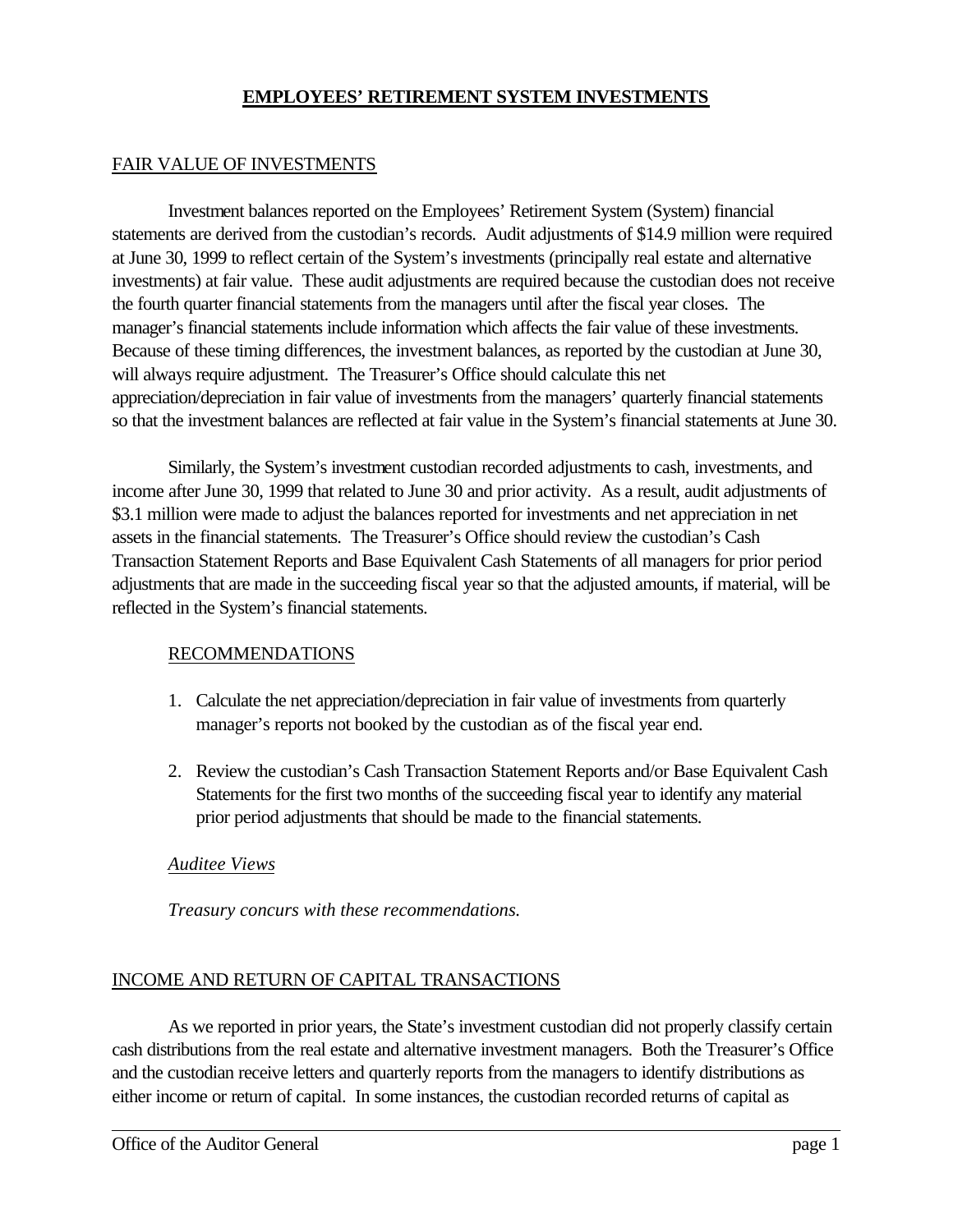income and vice versa. If the Treasurer's Office reconciled the managers' quarterly reports to the custodian's reports, they would be able to identify these discrepancies.

## RECOMMENDATION

3. Reconcile, on a quarterly basis, the investment mangers' quarterly reports to the custodian's report to verify that investment transactions are properly reported.

#### *Auditee Views*

*Treasury concurs with this recommendation.*

#### RECONCILIATION OF TRANSFERS TO/FROM INVESTMENT CUSTODIAN

The transfer of funds to and from the State's investment custodian are reported in both the state accounting system and the custodian's records; however, the Treasurer's Office does not reconcile the two records. Monthly reconciliations by the Treasurer's Office would provide assurance that transfers were recorded properly. Transfers affect the ratios used to allocate pooled assets, liabilities, revenue, and expenditures among the four retirement plans. In June 1999, \$200,000 was transferred from the Short-term Investment Fund (i.e., Cash Account outside the Pooled Trust) to the Pooled Trust. Only the State and Municipal plans participated in the Short-term Investment Fund, but the funds were transferred to all four plans participating in the Pooled Trust. As a result, the Municipal, Judicial, and State Police plans received more funds and the State plan received fewer funds than what was originally attributed to them. In addition, we reported in prior years that the custodian had posted certain transfers between the State and the custodian to the wrong pension plans. To ensure that the custodian posts all transfers to the appropriate pension plans, the Treasurer's Office should reconcile the state's accounting system to the custodian's records of transfers and research any discrepancies.

#### RECOMMENDATION

4. Reconcile transfers to and from the State's investment custodian on a monthly basis.

## *Auditee Views*

*Treasury concurs with this recommendation.*

## **EMPLOYEES' RETIREMENT SYSTEM ADMINISTRATION**

## PENSION BENEFIT INFORMATION SERVICE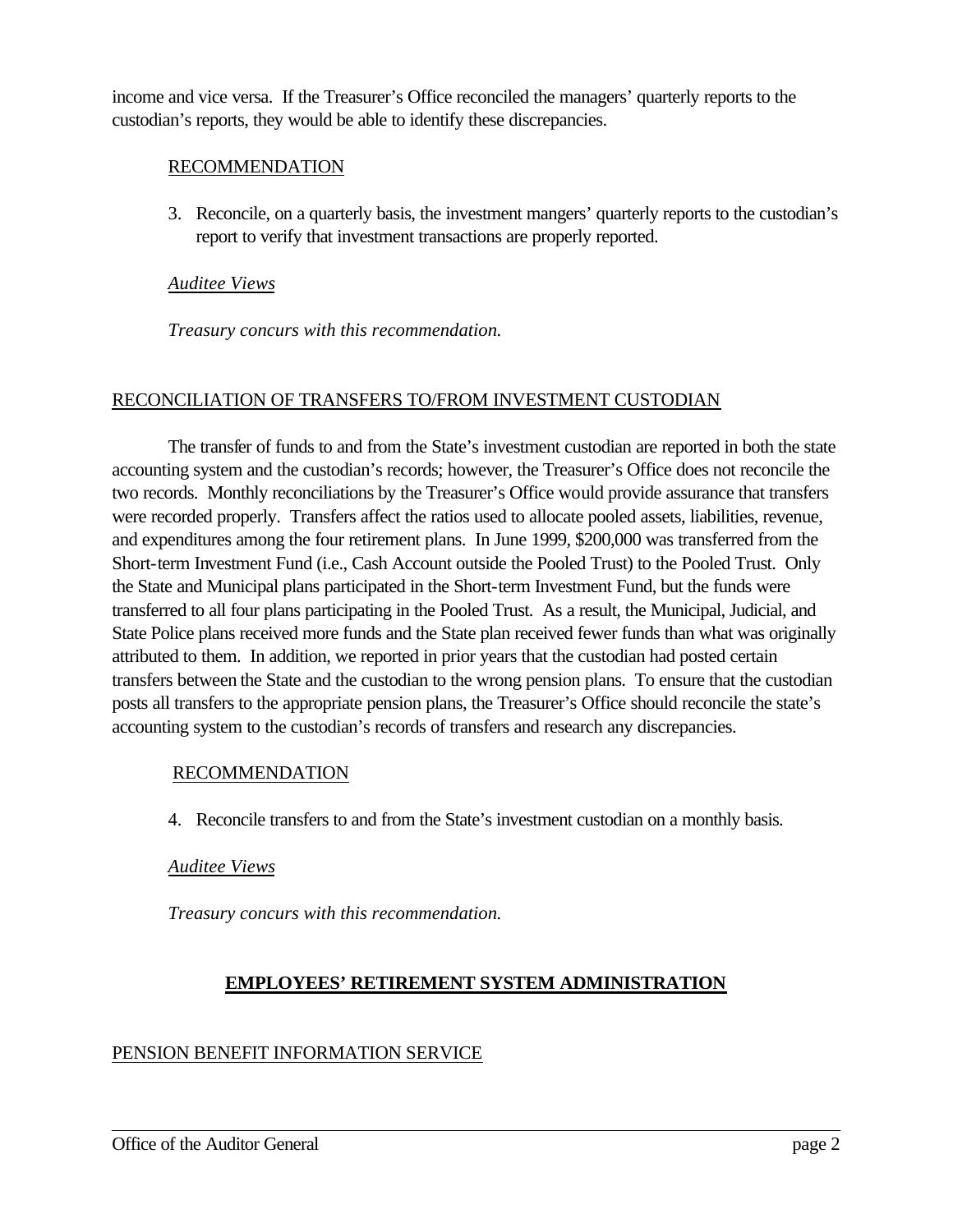The Retirement System provides a tape file of pensioners' social security numbers to the Pension Benefit Information (PBI) service, which then matches the social security numbers to its own database. PBI notifies Retirement of any social security numbers that are invalid or belong to deceased individuals. Once Retirement receives the report from PBI, they research whether those individuals are deceased. In four cases, Retirement confirmed that the pensioners were not deceased by contacting the pensioner via telephone and asking a series of questions.

One purpose of the PBI report is to determine if an individual may be fraudulently collecting a deceased person's pension -- verbal confirmation from a telephone call would not necessarily provide the proof that a pensioner is not deceased. Retirement should reevaluate its method of confirming the PBI report information.

## RECOMMENDATION

5. Obtain definitive proof on whether a pensioner is deceased if his/her name appears on the PBI report.

## *Auditee Views*

*Retirement is investigating additional measures that can be taken to strengthen its process. Additionally, Retirement will develop a fact sheet in the member's folder detailing all actions taken.*

## DISTRESSED COMMUNITIES – INTEREST ON DEFERRED CONTRIBUTIONS

Three municipalities were allowed to defer the employers' share of retirement contributions for school department personnel in fiscal 1992 as provided by the Public Laws of 1993, Chapter 138 because these municipalities were determined to be distressed communities. Additionally, one municipality also deferred its share of contributions to the Teachers' Survivor Benefits (TSB) fund and the federally funded share for teachers' retirement. The deferred amount plus interest, as determined through an actuarial study, would be equally divided between 1994 and 2003 and paid directly by the State Department of Elementary and Secondary Education from school operations aid. The actuary calculated the interest payments using simple interest at 8 percent.

One municipality repaid its total deferral of \$932,587.33 on July 22, 1993. Another municipality repaid its deferral of \$127,730.61 for TSB and federally funded contributions by May 18, 1995. As we reported in prior years, neither community paid any interest on the deferred amounts. The Retirement Office should collect the interest due or request the Board to waive the accrued interest.

## RECOMMENDATION

6. Inquire of the Retirement Board whether the interest due should be collected or waived.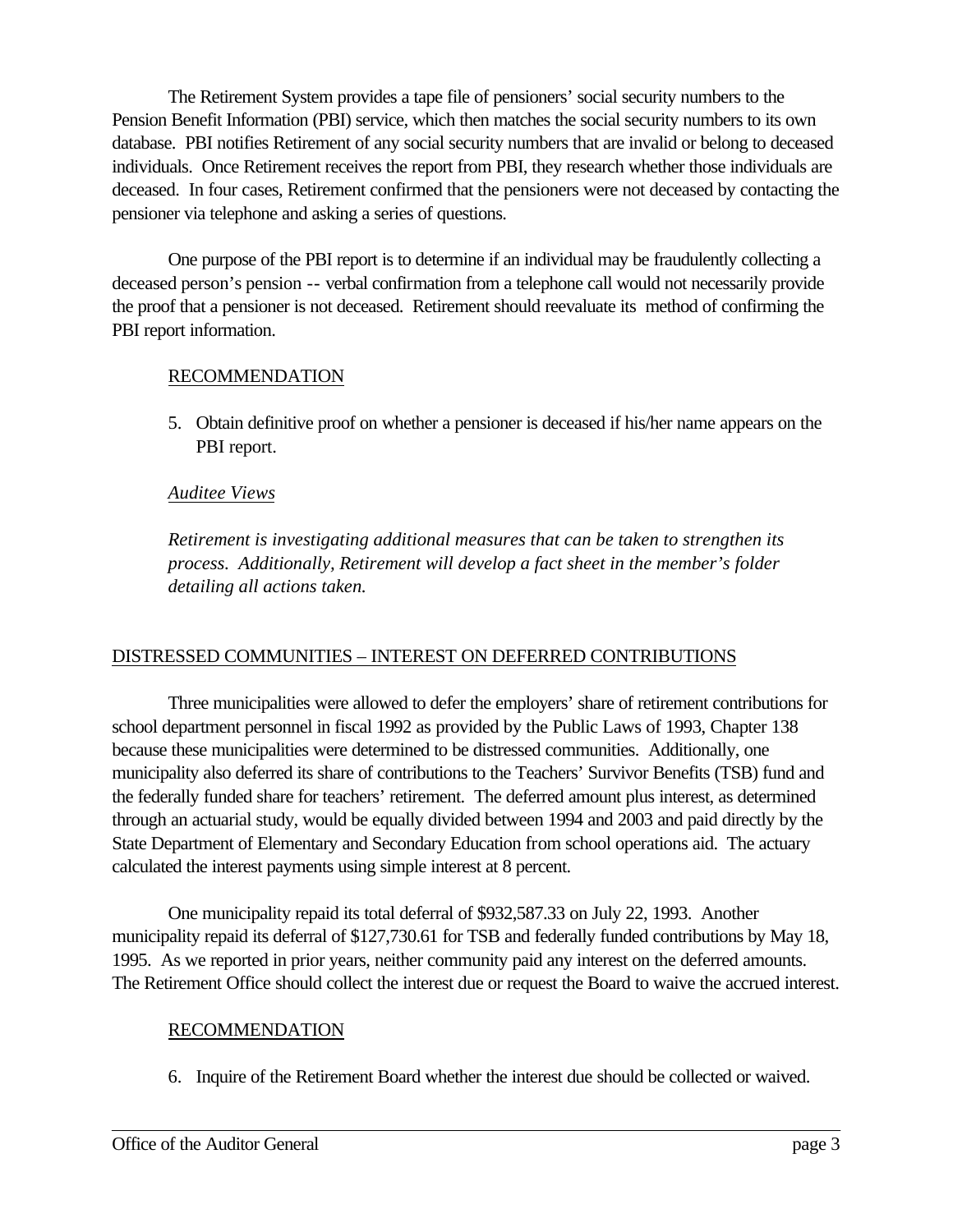#### *Auditee Views*

*Retirement concurs with this recommendation.*

## AUTOMATED SYSTEMS

The Retirement Office is in the process of installing a new automated accounting and benefit system. This new system will not be fully operational for some time. With the implementation of this new system, some of the following findings on reconciliations, and pension payroll may be resolved; however, until then, the following issues require attention:

## Reconciliations

The Retirement Office and the Office of Accounts and Control both record contributions, service credit purchases, transfers, and refunds in their respective accounting systems. As we reported in prior years, Retirement does not reconcile the balances in their accounting system to those in the State accounting system although the State accounting system is used to prepare Retirement's financial statements. Without the reconciliation process, differences between the two systems, such as the instances described below, will not be detected:

- A municipal police and fire department joined the Municipal Employees' Retirement System in fiscal 1998. Initial contributions of \$970,169 for prior service costs were received in October 1998 (fiscal 1999). These contributions were posted to the State's Accounting System as employer contributions in October 1998 when the funds were received but should have been recorded as member contributions. The contributions were credited to each employee's account in the Retirement Contribution System in June 1998 (fiscal 1998) prior to actually receiving the contributions.
- Employee contributions from the December 1998 payroll of one municipality were posted twice to each employee's contribution balance in the Retirement System. If an employee had withdrawn from the system, he/she would have been refunded more contributions than were actually contributed.
- The contributions from police and fire employees of one municipality were transferred from its municipal plan to its police and fire plan. The contributions of five employees were erroneously transferred twice to the new plan. Similarly, if one of these employees had withdrawn from the system, he/she would have been refunded more contributions than were actually contributed.

## RECOMMENDATION

7. Reconcile Retirement's Contribution System balances to the State Accounting system balances monthly.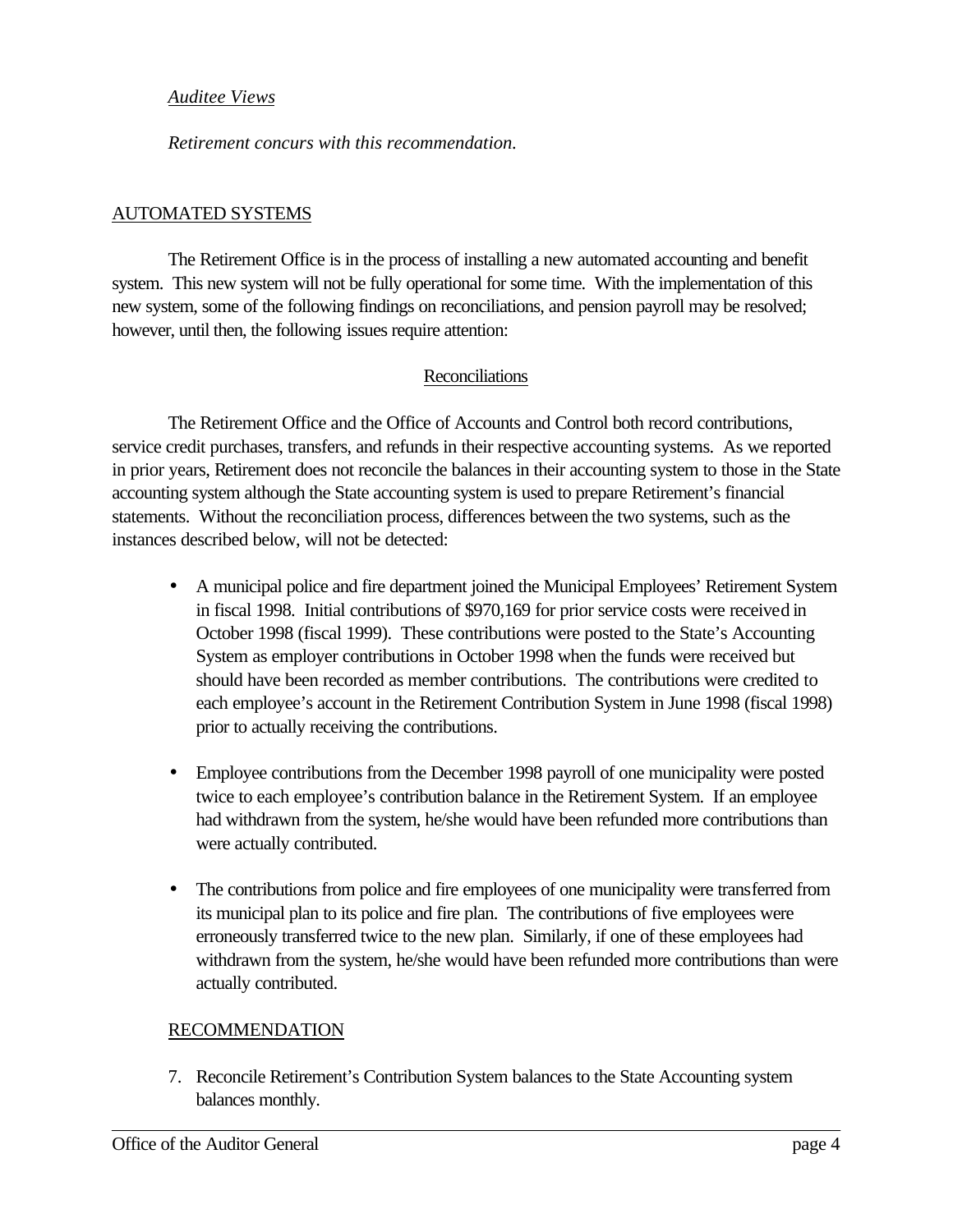#### *Auditee Views*

*Retirement concurs with this recommendation and has begun developing a new computer system which will address this concern.*

## Pension Payroll

As we reported in prior years, a data entry clerk in the Retirement Office enters the changes to the pension payroll and subsequently verifies the on-line screen to ensure that the changes were entered properly. The State's Office of Library and Information Services produces a detailed monthly report on the changes made. For control purposes, a second person should at least reconcile what the net change in gross pensions should be to the total changes posted.

In fiscal 1999, a pensioner erroneously received two pensions simultaneously. After receiving her first pension check, she requested a change in benefit option. The change in option was processed and a new pension benefit was calculated; however, the original pension was not terminated. The pensioner received two pension checks for fifteen months before Retirement realized the error. If Retirement were to generate a report on duplicate social security numbers (excluding the accounts for beneficiaries collecting), they could identify this type of error when it first occurs. In addition, this error could also have been detected if an independent person compared what should have been posted to the pension payroll to what was actually posted.

## RECOMMENDATIONS

- 8. Require someone independent of the person entering data to the Retirement system to reconcile the net change in gross pensions to the total changes posted.
- 9. Generate a report on duplicate social security numbers appearing on the pension payroll, excluding the accounts for beneficiaries collecting, to investigate any duplicate pension checks.

## *Auditee Views*

*Retirement concurs with these recommendations and has assigned an individual to reconcile the net change in gross pensions each month and will develop procedures regarding recommendation 9 .*

## CLARIFICATION OF RHODE ISLAND GENERAL LAWS

Some of the laws pertaining to the Employees' Retirement System need modification and/or clarification to meet the current needs of the System. The following are examples of certain sections of the laws that may require modification.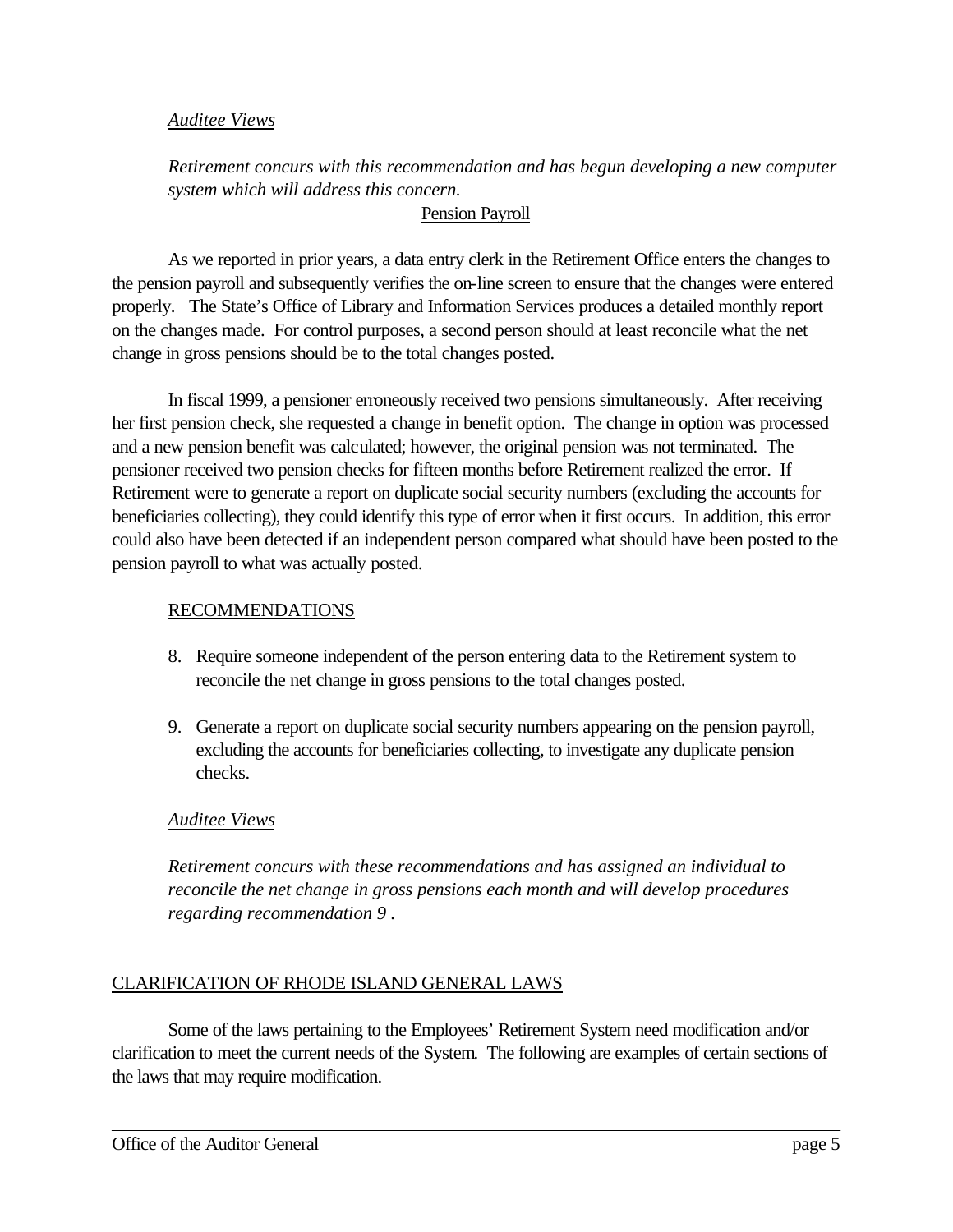- a) In prior years, we identified a State employee who had obtained a one-year vocational education teacher's certification that enabled him to purchase five years of service to apply towards retirement. Although the certificate allowed this individual to teach, this person was not employed as a teacher. This individual was a State employee for about 20 years with the Department of Education. To qualify for this certificate, one must satisfy the following requirements:
	- have a high school diploma,
	- take a written and practical examination administered by the Department of Education (may be waived),
	- complete twelve semester hours of professional education courses (six credits must be in vocational education methods and curriculum), and
	- work at least five years in the field that one will teach.

Section 16-16-6.2 of the RI General Laws allows vocational education teachers, who are employed by the State or a municipality, to purchase up to five years of service to apply towards retirement, for the length of time they spent working in the field that they are currently teaching. It is not clear whether a vocational education teacher is someone who actually teaches vocational courses to students in a classroom or anyone in possession of a vocational education certificate with appropriate work experience and whose job title falls under the broad definition of "teacher". Other state employees may also fall within this broad definition of teacher; thereby qualifying for this service credit purchase.

- b) Sections 8-3-16, 8-8-10.1, 28-30-8.1, and 31-43-11.1 of the RI General Laws establish restricted receipt accounts to hold in trust the retirement contributions of judges appointed after December 31, 1989. Likewise, Section 42-28-22.1 of the RI General Laws establishes a restricted receipt account to hold in trust the retirement contributions of the state police hired after July 1, 1987. There are two plans in effect for both state police and judges. State police and judges hired/appointed prior to the above dates do not contribute to the retirement plans and their pensions are paid directly from state appropriations. In contrast, the state police and judges hired/appointed after those dates contribute to the plan and their pensions will be paid from the contributed funds. There is a question on who actually administers the pension plans for the state police and judges hired after those dates. The laws empower the Retirement Board to establish rules and regulations to govern the plan; however, it is not clear if the Board administers only the contributions and the investment of those contributions. The laws do not refer to the Retirement Board when discussing the administration of pension benefits. These laws should be clarified to specifically identify who administers the above mentioned plans.
- c) Section 36-8-10.1 of the RI General Laws establishes a restricted receipt account within the State's General Fund to pay the expenses of the Retirement Board and the cost of maintaining and administering the retirement system. Sections 36-8-10.1 and 45-21-42.1 of the RI General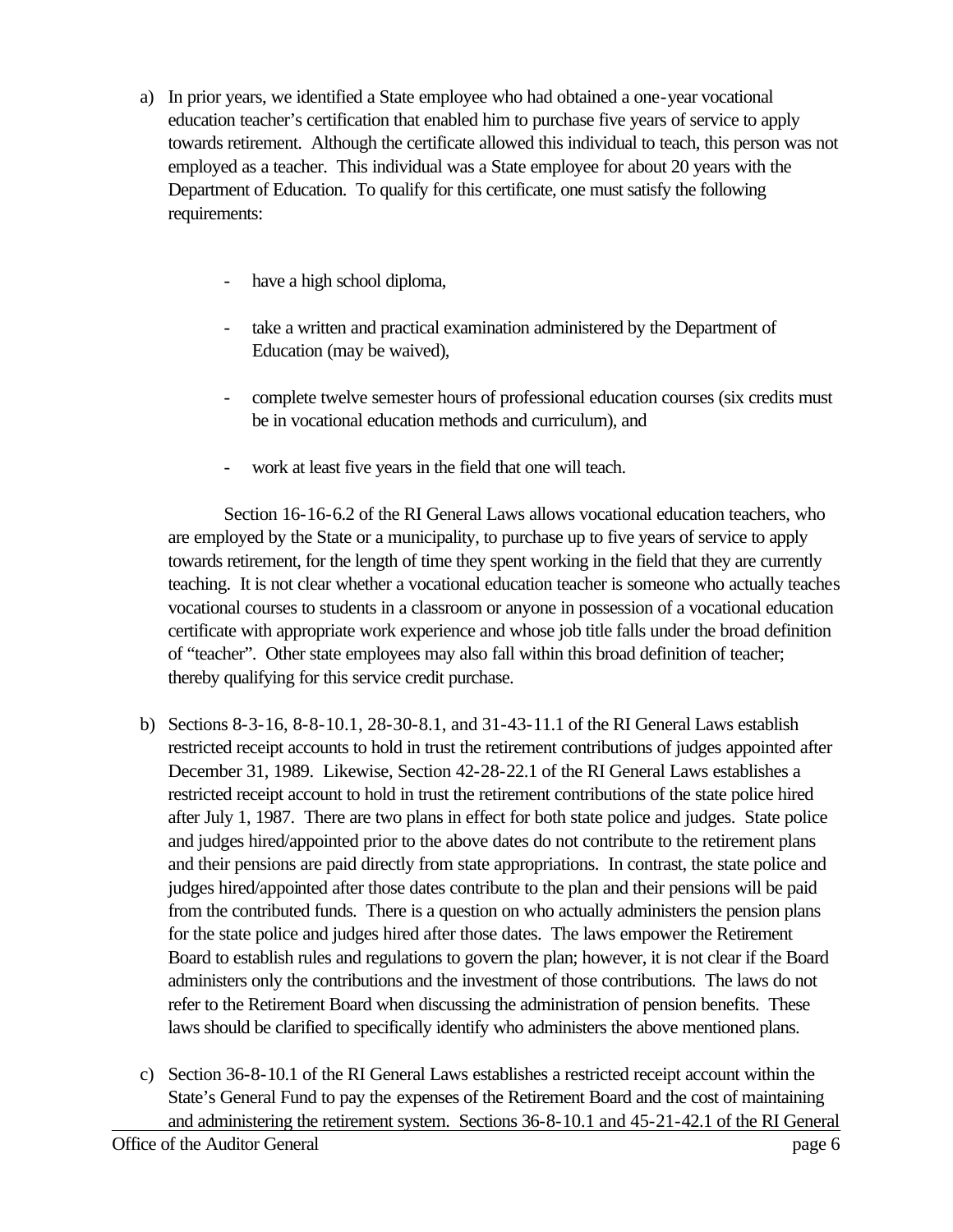Laws authorize transfers of up to 1.5% of the investment income received by the Employees' Retirement System and the Municipal Employees' Retirement System, respectively, to the restricted receipt account. The amount of the transfer is limited by reference to investment income as reported in the annual report of the audited financial statements of the plans or system. Due to a change in accounting principles, the change in fair value of investments is now included as a component of net investment income. One and one-half percent of the total net investment income including change in the fair value is a significantly higher number than what was previously considered as a cap. The law requires some modifications because of this change in accounting principles.

- d) We reported in prior years that administrative expenses incurred by both the Retirement Board and Office were charged to the State Police and Judicial retirement plans although there is no statutory authority or agreement to allow this. Although the administrative expenditures charged to the two plans are not material, the RI General Laws should be modified to address administrative transfers from the State Police and Judicial retirement plans.
- e) As we reported in prior years, Retirement's procedures are not adequate to determine the income earned by those pensioners collecting a disability pension. Retirement obtains a listing of state withholding amounts from the R.I. Division of Taxation, but the amount of tax withheld is not an accurate reflection of income earned. In addition, the report is not useful for tracking the income earned by out-of-state pensioners. Although the "Continuing Statement of Disability" form requires all self-employed disability beneficiaries to submit a copy of their federal tax return and all others to submit identification of their wages (W-2), this is not required by law. Unless all disabled pensioners submit copies of their federal tax form with their W-2 form(s), one cannot determine if all W-2's have been submitted. All wages, including out of state wages, should be verified to determine that total earnings, including both disability benefits and personal earnings, do not exceed the amount of compensation presently paid to an individual who holds the position from which the pensioner retired.
- f) Sections 36-10-17, 16-16-19, and 45-21-23 of the RI General Laws address reexamination of disability beneficiaries and reinstatement to active service. If a reexamination determines that a beneficiary is able to engage in a gainful occupation, his name is to be placed on the appropriate lists of candidates for appointment to positions in his department or agency for which he is stated to be qualified. If the beneficiary finds employment, the Retirement Board shall adjust the amount of his or her disability benefit so that the total of his pension and earnings do not exceed the annual compensation currently in effect for the classification that the disability annuitant held prior to retirement. Some employers have refused to rehire former employees unless so ordered by the courts. If the beneficiary is not rehired, although fit for work, Retirement continues to pay his benefits. In one situation, a recipient was found fit to return to work in fiscal 1995, but the town would not rehire the individual. Consequently, the recipient is still collecting a disability pension in fiscal 1999. The general laws do not address payment of disability benefits when an employer refuses to rehire a beneficiary that is able to return to work.